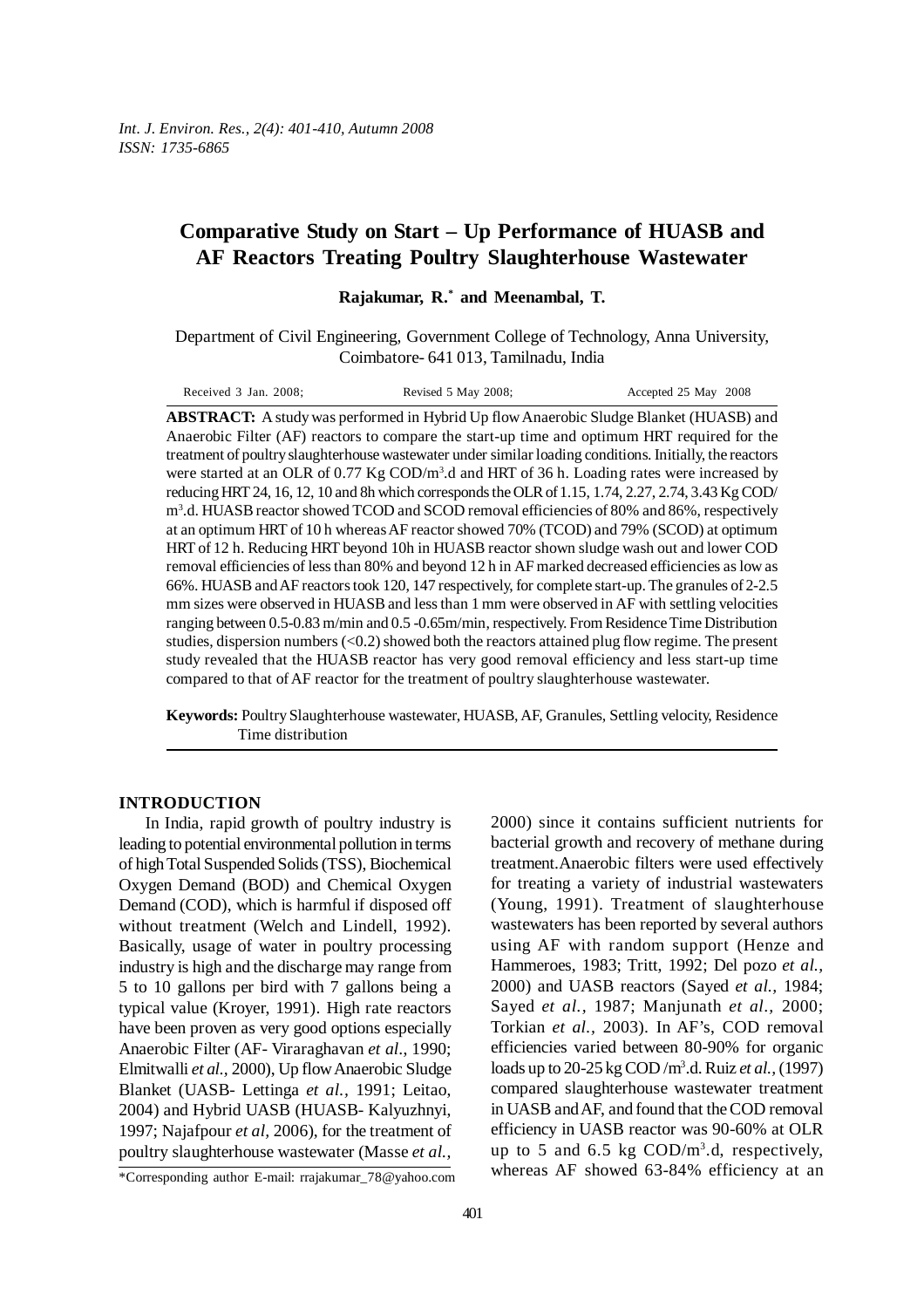OLR of 0.5-6 kg COD/m<sup>3</sup>.d. HUASB reactor is an anaerobic hybrid reactor offers the advantages of both UASB and AF's. This type of reactor is more suitable for the treatment of a series of soluble or partially soluble wastewaters (Tilche and Vieira, 1991). Several studies have been carried out on the start-up and performance of hybrid reactors (Shivayogimath and Ramanujam, 1999; Coates *et al.,* 1990). Treatment of hog slaughterhouse wastewater in hybrid reactors (polyurethane foam- packing media) (Borja *et al.,* 1993) showed COD removal efficiency of 90.2 and 93.4% at an OLR between 2.49 and 20.82 Kg COD/m3 .d at HRT of 0.5 days.

Start-up is considered as difficult phase in anaerobic digestion because finding of optimum HRT is highly significant, to avoid the viable biomass washout. Hutnan *et al.,* (1999) compared start-up and performance of UASB, HUASB and Anaerobic Baffled Reactor (ABR) and found that significant biomass washout was observed only in UASB and HUASB reactors at an OLR of 6 and 12 kg COD/m3 .d respectively. Di Berardino *et al.,* (1997) studied the start-up of Hybrid Filter using food processing wastewater at 25ºC and 30ºC and observed that the COD removal efficiencies were 60 and 83% respectively. Biogas generation was 30-170% higher at 30ºC than 25ºC. Residence Time Distribution (RTD) studies are used to evaluate the flow characteristics inside the reactor (Levenspiel, 1991; Show and Tay, 1999). In anaerobic reactor, effective substrate conversion is more important and it is optimum at intermediate degree of mixing (Smith *et al.,* 1996). Though several studies have been carried on different types of slaughterhouse wastewater (hog, meat, cattle, sheep, goats) using different reactor configurations, studies on start-up strategy and granules formation using HUASB and AF reactors are scant. Hence, the present work was carried out with two main objectives; 1) to study the startup time and optimum HRT required for two different types of high-rate anaerobic reactors (HUASB and AF) working under similar conditions with poultry slaughterhouse wastewater and 2) to study the biomass properties like granulation period, settling velocities, specific gravity, SVI and SMA of sludge. Finally, RTD studies were conducted to study the type of flow inside the reactor at the end of the start-up.

## 402

# **MATERIALS & METHODS**

Bench scale continuous HUASB and AF reactors were made of Poly Vinyl Chloride (PVC) were used in the present study. Each reactor had an internal diameter of 10 cm and total height of 82 cm resulting in total volume of 6.4 L and working volume of 5.4 L with a gas head space of 1 L. The configuration of both the reactors was same except the packing media. For HUASB reactor, top one third of the reactor was filled with the media whereas the AF was packed with 4 L of packing media. The packing media was pleated PVC rings. The reactors were fed with substrate using peristaltic pump (Model: PP-20, Miclins). The peristaltic pump can maintain constant flow rate in the range of 2 mL/h to 10 L/h, available with timer and LED display for flow rate of function and time. The effluent pipe was connected to a water seal arrangement to prevent escape of the gas through the effluent. The configuration and the system layout are depicted in (Fig. 1). Five sampling ports were installed along the length of each reactor at 11 cm intervals, starting from a height of 5 cm above the reactor bottom. Biogas produced from the reactors was collected by water displacement method using Mariotte bottle. The operating temperature of the reactors was in the mesophilic range (29 – 35°C).Poultry Slaughterhouse wastewater generated from Supreme Sugana Food Company located at Udumalpet, Tamilnadu, India was used as substrate. The wastewater was collected after a fat separator to avoid the hindrance of fat in the anaerobic digestion process. The wastewater used as feed was maintained in a refrigerator at 4°C. It was maintained in a feed reservoir and mixing was performed manually at regular interval. The substrate used for the experiment was combined slaughterhouse process wastewater. Characteristics of the wastewater are summarized in (Table1).The reactors were seeded anaerobically with a non granular sludge obtained wastewater treatment plant of the poultry slaughterhouse industry. The characteristics of seed sludge were analyzed as per standard methods (APHA, 1992). The Total Solids (TS), Total Suspended Solids (TSS), Volatile Suspended Solids (VSS), and ratio of VSS/ TSS are found to be 28,000, 14400, 10200 mg/L and 0.55 respectively.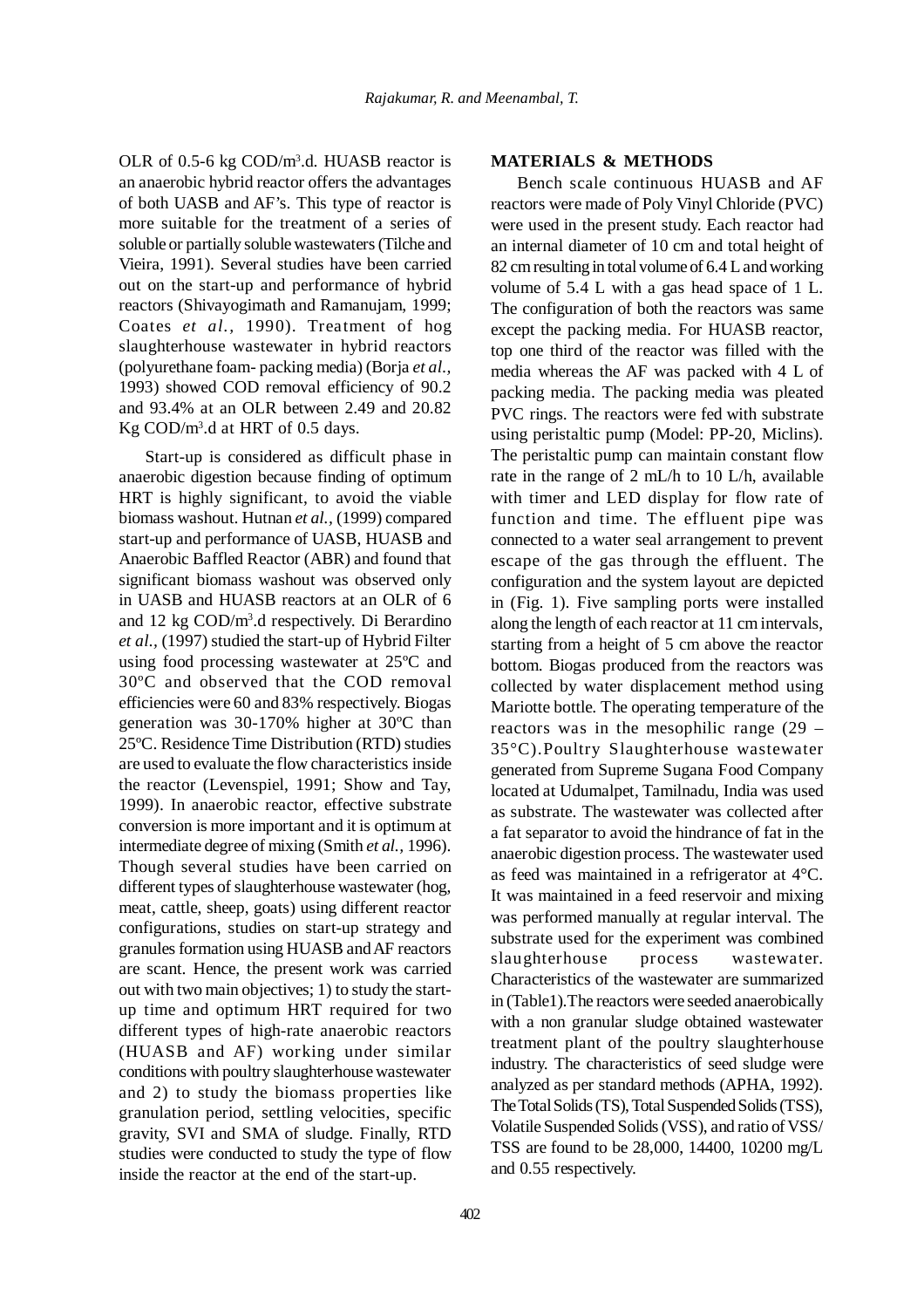

**Fig. 1. Schematic arrangements of HUASB and AF reactors**

**Table1. Characteristics of poultry slaughter house wastewater**

| SI. | <b>Characteristics</b>                  | Values $(mg/L)$ |  |
|-----|-----------------------------------------|-----------------|--|
| No. |                                         |                 |  |
| 1   | pH                                      | $7 - 7.6$       |  |
| 2   | Colour                                  | Brownish grey   |  |
| 3   | Total Solids (mg/L)                     | 1400 - 3900     |  |
| 4   | <b>Total Suspended Solids</b><br>(mg/L) | $300 - 950$     |  |
| 5   | Total Volatile Solids (mg/L)            | 800 -1800       |  |
| 6   | $BOD_5(mg/L)$                           | $750 - 1890$    |  |
| 7   | Total COD (mg/L)                        | 3000 - 4800     |  |
| 8   | Soluble COD (mg/L)                      | 1030 - 3000     |  |
| 9   | VFA as acetate $(mg/L)$                 | $250 - 540$     |  |
| 10  | Alkalinity (mg/L)                       | $600 - 1340$    |  |
| 11  | Phosphates $(mg/L)$                     | $16 - 32$       |  |
| 12  | $TKN$ (mg/L)                            | $109 - 325$     |  |
| 13  | Oil and Grease $(mg/L)$                 | $800 - 1385$    |  |
| 14  | Protein (mg/L)                          | 580 -1000       |  |

The reactors were seeded anaerobically with a non granular sludge obtained wastewater treatment plant of the poultry slaughterhouse industry. The characteristics of seed sludge were analyzed as per standard methods (APHA, 1992). The Total Solids (TS), Total Suspended Solids

(TSS), Volatile Suspended Solids (VSS), and ratio of VSS/TSS are found to be 28,000, 14400, 10200 mg/L and 0.55 respectively.Pleated PVC ring was selected as packing media because of its pleated surface can retain more biomass on surfaces rather than plain surfaces. The packing media had the dimensions of length, internal and external diameter 1.5, 1.1 and 1.3 cm respectively; porosity 98% and surface area  $267 \text{ m}^2/\text{m}^3$ . Both HUASB and AF reactors were started with an OLR of 0.77 Kg COD/m3 .d. Throughout the start-up period feed Total COD (TCOD) was maintained, approximately 1150 mg/L after diluting with tap water. The initial HRT was 36h for both reactors. The loading pattern was increased stepwise by reducing the HRT at 24, 16, 12, 10 and 8 h. At each operating OLR, the reactors were operated continuously so as to reach pseudo steady state conditions, i.e. effluent COD and methane production remained relatively constant. Seed sludge comprised of 10200 mg/L of VSS with a low sludge loading rate of 0.11 Kg COD/Kg VSS.day. The specific Methanogenic Activity  $(SMA)$  of sludge was  $0.09$  g CH<sub>4</sub> COD/g VSS.day. Total and Soluble COD (for the soluble COD, a sample was filtered with a gas micro filter 0.45 µm size), Volatile fatty Acids (VFA), Alkalinity, Volatile Suspended Solids (VSS), Volatile Solids (VS), Total Suspended Solids (TSS), Total Kjeldhal Nitrogen (TKN), Ammonia Nitrogen, Phosphates, Oil and grease were analyzed as per procedure detailed in Standard methods (APHA, 1992). All experiments were performed in triplicate. COD of the samples were measured by dichromate reflux method. VFA were measured by distillation method. A 100 mL of filtered sample was distilled with 100 mL of distilled water and 5 mL of 1:1  $H_2SO_4$ . After the distillation 150 mL distillate was titrated with 0.1 N NaOH, using phenolphthalein as an indicator and the value is reported on the basis of acetic acid. The alkalinity of the samples was measured as  $CaCO<sub>3</sub>$  by titrating the samples with  $0.02 \text{ N H}_2\text{SO}_4$  at a pH of 4.5. TKN samples were taken in a Kjeldhal flask and 50 ml of reagent, consisting of sulphuric acid, potassium sulphate and copper sulphate, was added to it. The sample was digested completely, cooled and diluted with distilled water to 300 mL and then sodium hydroxide was added and distilled. The distillate was collected in boric acid and titrated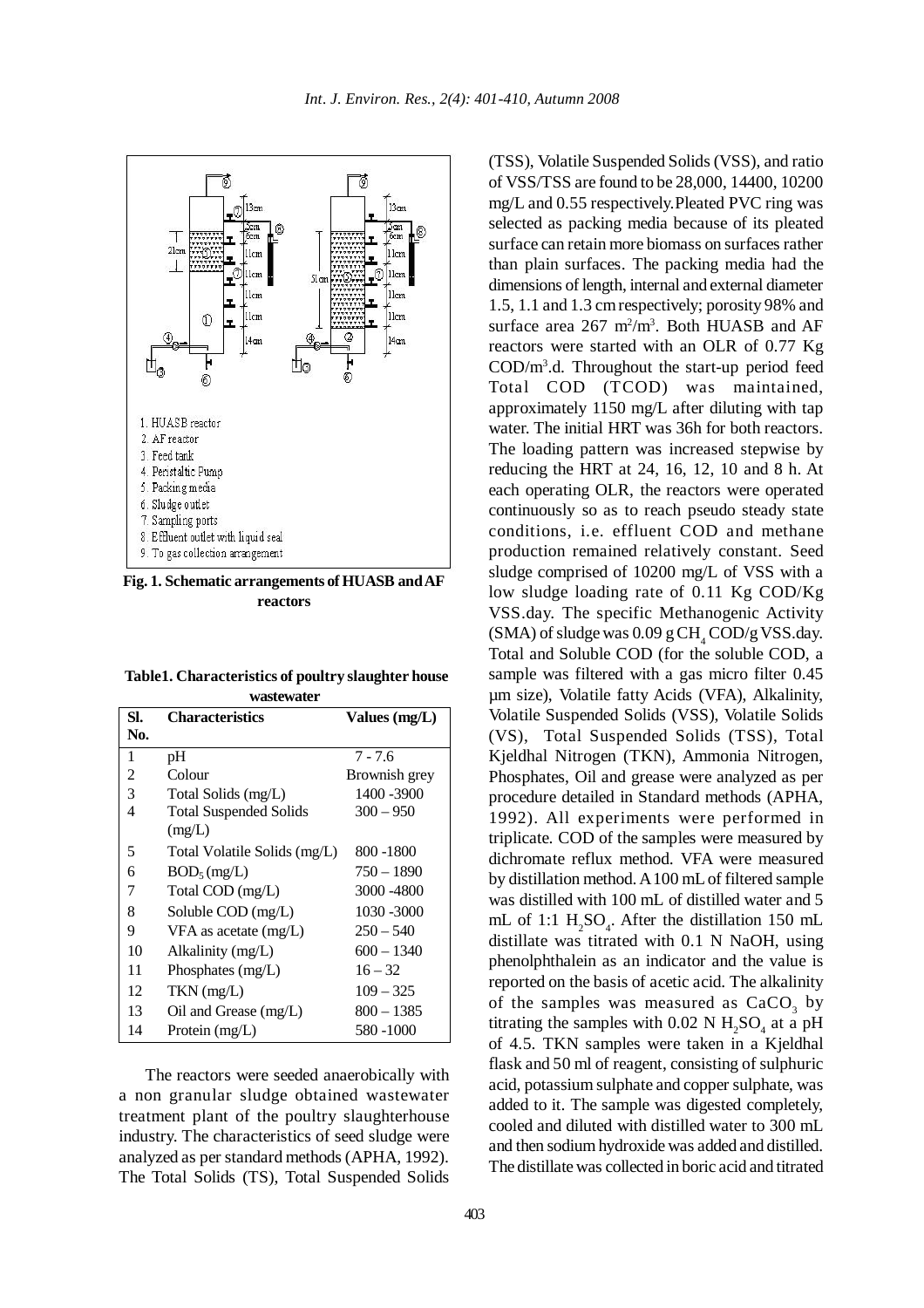against 0.02 N sulphuric acid using mixed indicator to get the end point. The ammonia-N was determined by direct Nesslerization method. The estimation of oil and grease was determined by partition gravimetric method.

The flow rate, pH and amount of biogas generated were recorded daily and other parameters TCOD, SCOD, VFA and Alkalinity were measured once in three days. The biogas composition was measured two times weekly by passing a known volume of biogas through a KOH scrubber. Protein was measured by multiplying the difference between TKN and  $NH<sub>4</sub>-N$  by 6.25 (AOAC, 1984). The Specific Methanogenic Activity (SMA) of the sludge was determined using the protocol as adopted by Isa *et al.,* (1993) without addition of nutrients (Jawed and Tare, 1999). SMA was measured from the slope of the linear portion of cumulative methane production rate and the final VSS in the serum bottle. The SMA of sludge was measured for both initial seeding of the reactors and at the end of start-up. The VSS concentration along the reactor height and RTD studies were conducted at the end of start-up. 250 ppm Lithium chloride (LiCl) tracer was injected as a pulse input into the reactor at the end of start-up, i.e. at  $120<sup>th</sup>$  day for HUASB and at 147th day for AF. Samples were collected every 4 h over a period of 48 h. The samples were analyzed (average of triplicate) using a flame photometer (Model: CL 354, Elico).

### **RESULTS & DISCUSSION**

During the initial 10 days, pH was varied between 6.6 and 7.0 in HUASB and  $6.5 - 7.0$  in AF reactor as shown in (Fig. 2 and 3). This was expected as the acid fermentation phase is always more rapid than that of methanogenic phase (Borja and Banks, 1995). However, after initial drop, consistent pH level of 7.2 - 7.8 were maintained in the effluent of both reactors indicating healthy environment. The variations of VFA and alkalinity are depicted in (Fig. 4 and 5).The alkalinities were increased in both the reactors when loading rates were increased. At the end of the startup phase, VFA was less than100 mg/L in both reactors R1 and R2 at an OLR of 2.74 and 2.27Kg COD/m3 .d respectively. Throughout the start-up period, VFA/ Alkalinity ratio varied between 0.10-0.23 and 0.110.32 for HUASB and AF reactors respectively, except the initial few days. It had clearly shown that no instability occurred inside the reactors (Leitao, 2004).



**Fig. 2. Variations of pH during start-up in HUASB reactor**



**Digestion period (Days)**

**Fig. 3. Variations of pH during start-up in AF reactor**



**Fig. 4. Variations of VFA and alkalinity during the start-up in HUASB reactor**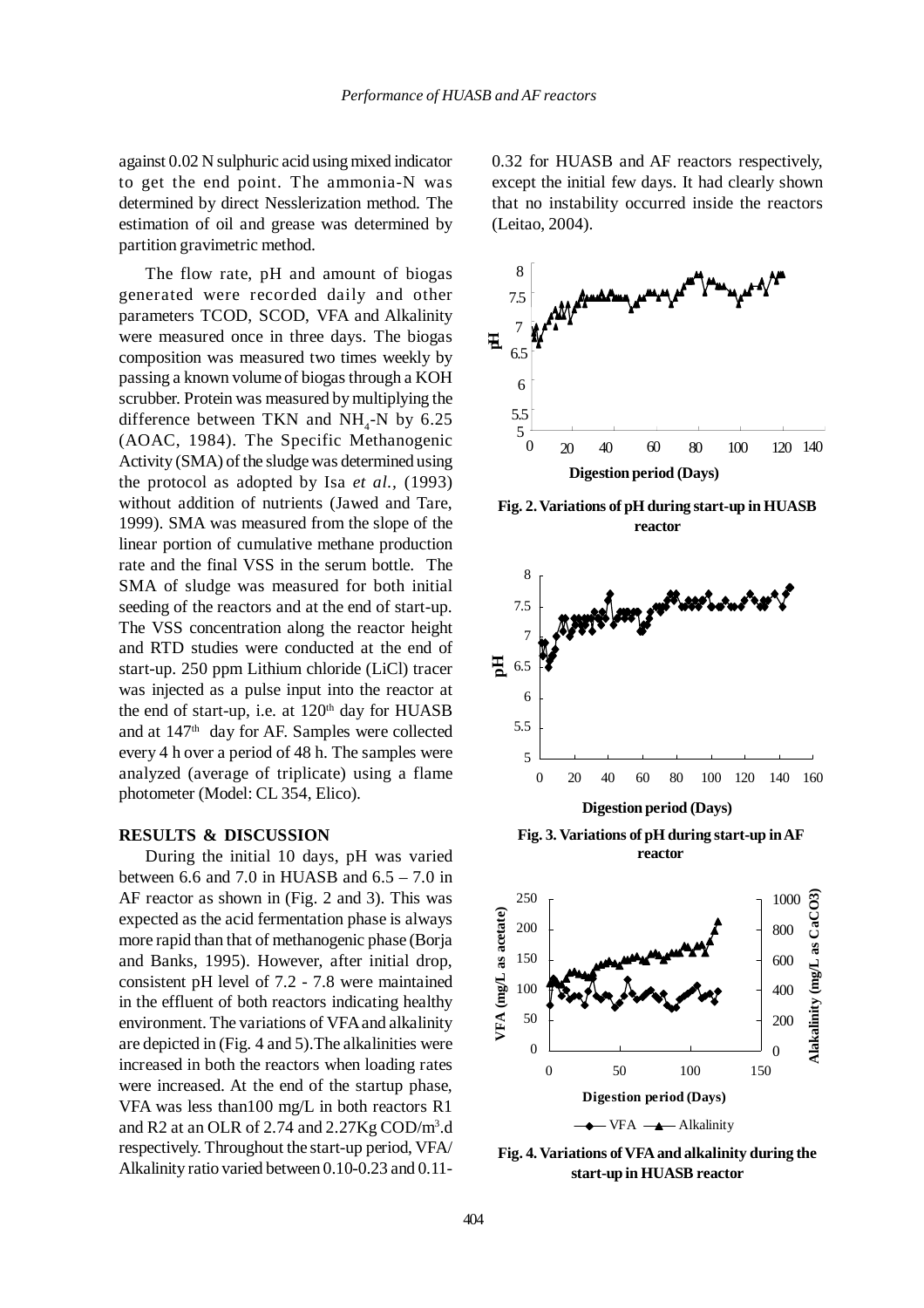

**Fig. 5. Variations of VFA and alkalinity during the start-up in AF reactor**

The COD removal efficiencies of HUASB and AF reactors are shown in (Fig. 6 and 7). respectively. Initial applied OLR for both HUASB and AF reactor was  $0.77$  Kg COD/m<sup>3</sup>.day with an HRT of 36 h, to avoid the inoculated biomass washout (Hickey *et al.,* 1991). The HUASB reactor was maintained for a period of 25 days in the same loading rate, after which the reactor has reached the steady state (variation in gas collection and removal efficiency is less than 3%) and removal efficiencies in terms of TCOD and SCOD was 25 and 30%, respectively. During the stepped increase of OLR, COD removal efficiencies were gradually increased. On day 98, the removal efficiencies of TCOD and SCOD were reached around 81 and 88% at a Total Organic Loading Rate (OLR $_{\rm r}$ ) of 2.74 and Soluble Organic Loading Rate  $(OLR<sub>s</sub>)$  of 1.18 Kg COD/ m3 .d, respectively. This was in general agreement with COD removal efficiencies were increased with time of operation (Saravanane *et al.,* 2001). On day 111, Total COD removal efficiency was dropped less than 80% while further increasing OLR<sub>T</sub> to 3.43 Kg COD/m<sup>3</sup>.d by reducing HRT to 8h. Reduction in COD removal efficiency at 8h HRT was attributed to sludge washout and subsequently HRT was increased to 10h and maintained for 9 days to reach steady state (i.e. up to  $120<sup>th</sup>$  day). Finally, the HUASB reactor achieved the removal efficiencies of 80 and 86% in terms of TCOD and SCOD, respectively at the end of complete start-up. Maintaining 10 h HRT ensured that sufficient selective pressure for granulation and optimum contact time between

microbial and substrate available in the reactor (Lettinga *et al.,* 1997). In contrary to TCOD removal efficiency, the SCOD removal was 86 %, which is higher than TCOD. HUASB reactor took 120 days for complete start-up. The overall duration for complete start-up of HUASB reactor was comparable to the studies conducted by Ruiz et al. (1997) who achieved start-up time of 117 days while evaluating the treatment of slaughterhouse wastewater using UASB reactor.

After starting the AF with an OLR of 0.77 Kg COD/m3 .d.ay, it was maintained in batch mode for 20 days and another 14 days it was continued in the same loading in continuous mode to enhance the growth of microbes on the media. As it was followed in HUASB reactor, the OLR's were increased stepwise to 1.15, 1.74, 2.27, 2.88, and 3.43 Kg COD/ $m<sup>3</sup>$ .d. by reducing the HRT to 24, 16, 12, 10, 8h respectively. After 109 days, AF achieved the TCOD removal efficiencies of 72% at an OLR of 2.27 Kg  $\text{COD/m}^3$ .d and 78 % in terms of SCOD at an OLR of 0.97 Kg COD/m<sup>3</sup>.d. Reduction in HRT less than 12h (i.e. 10 and 8h) showed decreased trend in COD removal efficiencies in terms of both TCOD and SCOD. This may be due to fact that during the short contact time between attached/suspended biomass and substrate; and ultimate reduction of entrapment capacity (Lettinga *et al.,* 1997). Hence the optimum HRT was found to be 12 h for AF reactor and it took 147 days for complete startup. At the end of start-up removal efficiencies of TCOD and SCOD were 70% and 79%, respectively. The prolonged start-up may be attributed, due to low SMA of the sludge used for seeding of the reactors as well as it was needed much time to form the microbial growth onto the filter material.The biogas production with respect to loading rates was shown in (Fig. 8 and 9). It can be seen from graph, the gas production was progressively increased with increasing OLR. The maximum gas collection of 3.3 and 2.4 L/d were observed in HUASB and AF reactors at an OLR of 2.76 and 2.27 Kg COD/m3 .d and the methane content was around 75 and 56%, respectively. The SMA of seed sludge used in both reactors was  $0.09 \text{ g } CH_{4}$ -COD/g VSS.d. At the end of startup, the SMA values were found to be 0.17 and  $0.14 \text{ g } CH_{4}$ -COD/g.VSS.d in HUASB and AF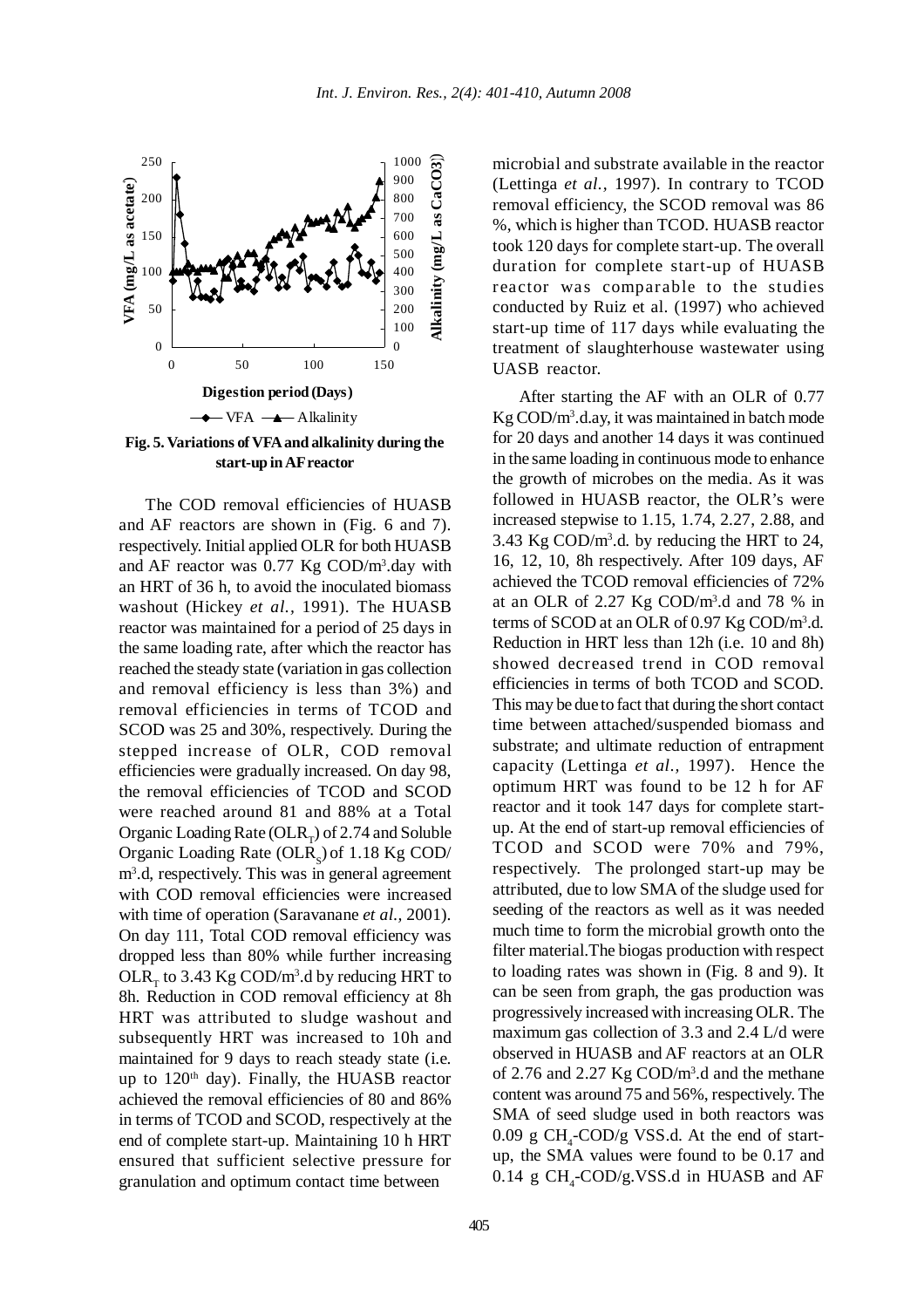reactors, respectively. The SMA values of HUASB could not be compared with AF since the sludge taken from AF was only at the suspended portion and not from the attached portion. The suspended portion has only given partial results. Though the lower methanisation of suspended sludge observed in AF compared to HUASB reactor, the removal efficiencies observed were quite good in the range of 39 to 70%.

HUASB reactor showed better removal efficiencies of TSS of 60-84% up to an OLR of 2.88 Kg COD/m3.d. But in contradictory to HUASB reactor, AF showed the removal efficiencies as low as 37-71% up to an OLR of 2.27 Kg COD/m3 .d. Reduction in HRT from 10 to



**Fig. 6. Total COD and soluble COD removal during the start-up of HUASB reactor**



**Fig. 7. Total COD and Soluble COD removal during the start-up of AF reactor**



**Fig. 8. Organic loading pattern and biogas production during start-up of HUASB reactor**



8 h showed marked decrease of TSS removal efficiency from 84 to 73% in HUASB reactor. But reduction in HRT from 12 to 10 h showed TSS removal efficiency from 71 to 62% in AF reactor. Further reduction of 8 h HRT led to lower removal efficiencies as low as 62% and 51% in AF reactor. It was clearly shown that the hydrolysis and entrapment of TSS were more in granular sludge compared to media bio-film of AF reactor. Moreover, the action of top filter media of HUASB reactor prevented the washout of solids.The VSS profiles of HUASB and AF reactors at the end of start-up were shown in the (Fig. 10). It can be seen from the figure that higher VSS concentration of 27000 mg/L and 3200 mg/L were in the lower (14 cm height from bottom) and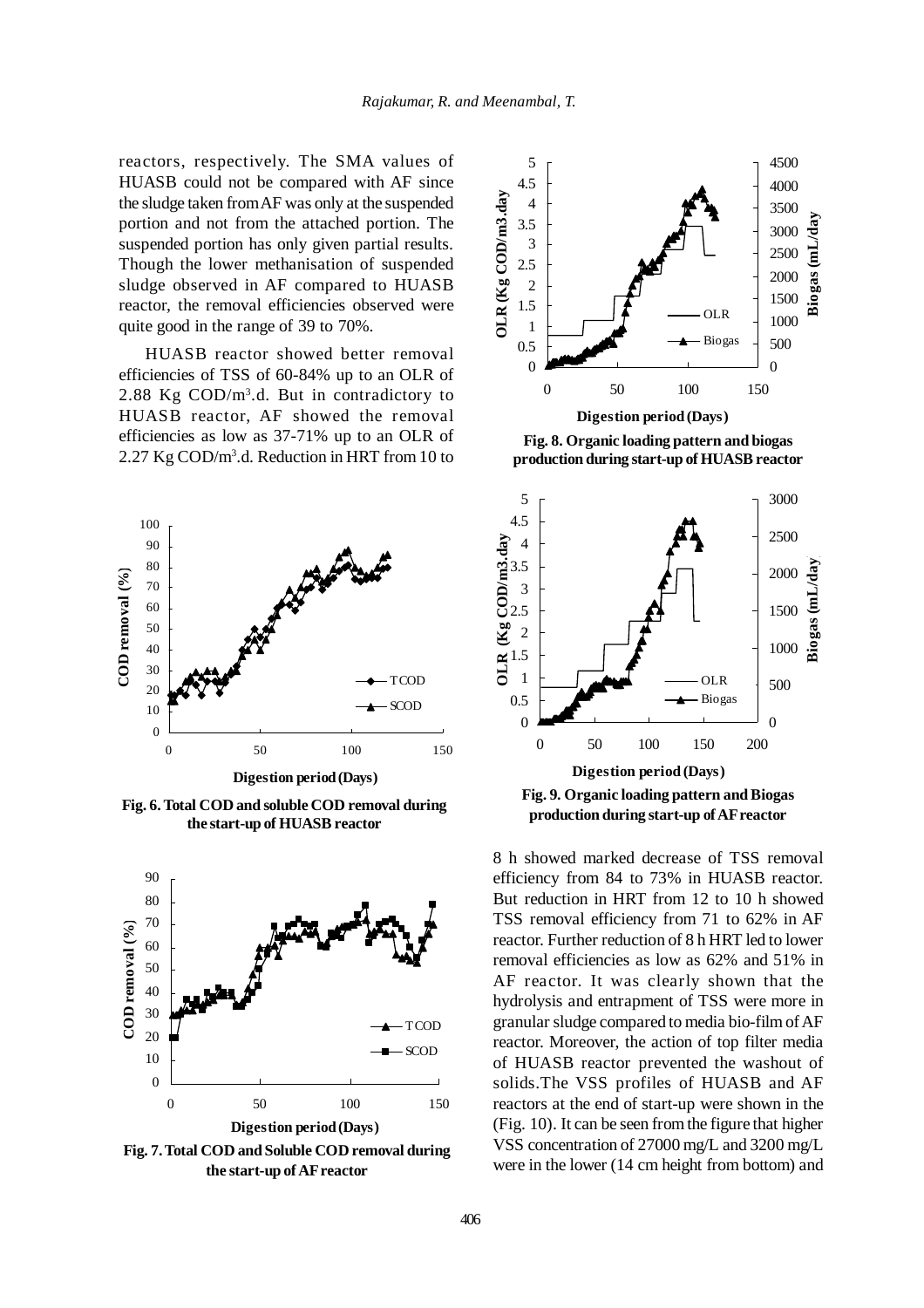3000 mg/L and 2000 mg/L were in the upper part (58 cm height from bottom) of the HUASB and AF reactors, respectively. Majority of solids attributed in lower part of the reactors, which is in correlation with findings of treatment of slaughterhouse wastewater using UASB reactor (Torkian *et al.,* 2003). In the AF, it was unable to determine the VSS of attached biomass, however the VSS of suspended growth were determined and it was observed as 12% and 66% at bottom and top portions of HUASB reactor.



**Fig. 10. Profile of VSS at various heights at the end of start-up in HUASB and AF reactors**

The depth of sludge bed in HUASB was ascertained by drawing the sample from sample port since the reactors were made up of PVC material. Initially the sludge bed depth was observed above 2nd port from bottom. The height of sludge bed got reduced to below 2nd port at an OLR of 1.15 Kg COD/m<sup>3</sup>.d, because of flocculant sludge washout. At an OLR of 2.27 Kg COD/ m<sup>3</sup>.d height of sludge bed remained below 2<sup>nd</sup> port  $(< 25$  cm). After reaching the OLR of 2.74 Kg COD/m3 .d, it was further increased to 3.43 g COD/ l.d by decreasing HRT to 8 h and granulation were observed with sludge wash out. Increase in the sludge formation increased the height of sludge bed above  $2<sup>nd</sup>$  port i.e. 25 cm at the end of startup period. Similar observation of increasing OLR led to increase the sludge bed height was noticed during the treatment of palm oil mill effluent in HUASB reactor (Najafpour *et al.,* 2006). Finally, by day 120, concentrated granular sludge with good settleability was formed in HUASB reactor. In AF reactor sludge depth had not been considered since the type of biomass observed

was attached growth system.Scmidt et al. (1996) have reported the settling velocities as poor, satisfactorily and good settling fraction with settling velocities ranges of 20m/h, 20 to 50 m/h and above 50 m/h, respectively. The granular sludge obtained from HUASB and AF reactors were shown in (Fig.11a and 11b). Settling velocities of sludge granules varied between 0.5 to 0.83 m/min for granule sizes 2 to 2.5 mm in HUASB reactor, and found to be satisfactory. However, in the AF reactor, settling velocities of granules varied from 0.5 to 0.65 m/min which showed very low settling velocities. Escaping of suspended sludge can be prevented through the media due to the action of filtration mechanisms. The size of suspended granules found in AF was around 1 mm.

The specific gravity of sludge taken from HUASB and AF reactors were 0.8 and 0.74 respectively and the results are comparatively lower than the treatment of slaughterhouse wastewater using UASB reactor (i.e., 1.02 to 1.14) as reported by Torkian *et al.,* (2001). In both



**Fig. 11a. Granules obtained from HUASB reactor**



**Fig. 11b. Granules obtained from AF reactor**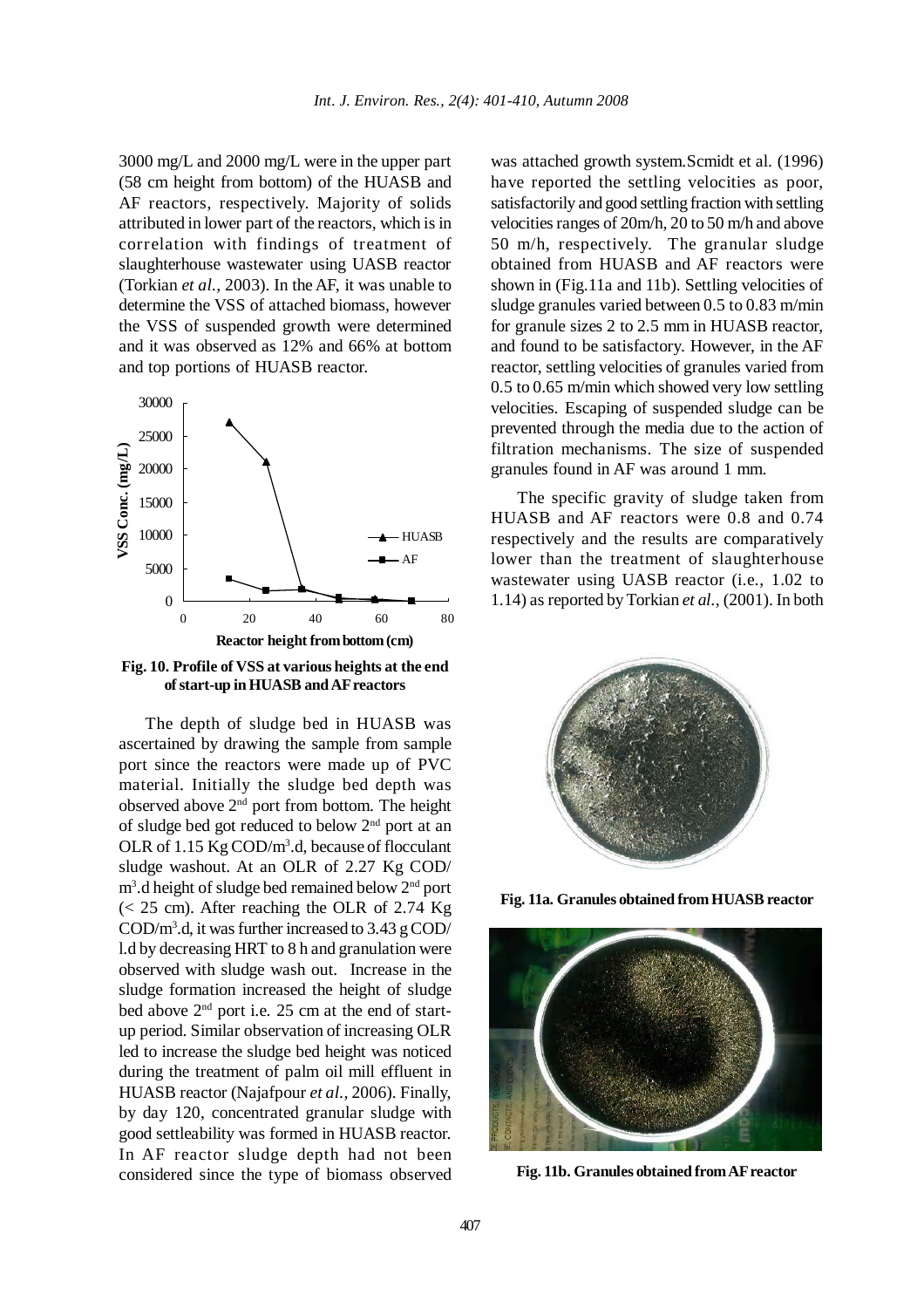| Table 2. Dispersion number at the end of startup in the reactors |                                         |                                   |                                               |                                   |                                        |  |
|------------------------------------------------------------------|-----------------------------------------|-----------------------------------|-----------------------------------------------|-----------------------------------|----------------------------------------|--|
| <b>Reactor</b>                                                   | <b>OLR</b><br>(Kg OD/m <sup>3</sup> .d) | <b>Influent velocity</b><br>(m/d) | <b>Hydraulic</b><br><b>Residence Time (h)</b> | <b>Dispersion</b><br>Number(D/µL) | <b>Peclet Number</b><br>(reciprocal of |  |
|                                                                  |                                         |                                   |                                               |                                   | <b>Dispersion number)</b>              |  |
| <b>HUASB</b>                                                     | 2.74                                    | 1.65                              | 10                                            | 0.19                              | 5.26                                   |  |
| AF                                                               | 2.27                                    | 1.38                              | 12                                            | 0.15                              | 6.67                                   |  |
|                                                                  |                                         |                                   |                                               |                                   |                                        |  |

**Table 2. Dispersion number at the end of startup in the reactors**

HUASB and AF reactors initial SVI was 35 mL/g which was further reduced to 20 mL/g in HUASB reactor and increased to 45 mL/g in AF reactor, at the end of start-up period. These results are comparable with that the performance of UASB reactor treating distillery spent wash and reported as SVI of 20-40 mL/g (Sunilkumar,1988). To identify the combined effect of liquid velocity, gas production and presence of sludge mixing patterns, the tracer studies were carried out at the end of start-up period an up flow velocity of 1.65 and 1.38 m/d for HUASB and AF reactors, respectively. The normalized concentration against normalized time is shown in (Fig.12). The calculated dispersion numbers are shown in (Table 2). It was observed from the dispersion number that the  $D/\mu L$  values were less than 0.2 indicated the flow pattern is plug flow in both reactors (Levenspiel, 1991). This could be due to low gas production and less liquid up flow velocities.



**Fig.12. Residence time distribution curve at the end of start-up in HUASB and AF reactors**

#### **CONCLUSION**

This study reveals that under the same substrate and similar loading conditions, HUASB reactor performed well compared than AF reactor,

during the entire start-up period. The TCOD and SCOD removal efficiencies were as high as 80% and 86% in HUASB as compared with AF of 70% and 78%, respectively. The optimum HRT was found to be 10 and 12h, at loading rates of 2.74 and 2.27 Kg COD/m3.d for HUASB and AF reactors respectively. The granulation (2 to 2.5 mm) and top portion of attached microbial populations of HUASB reactor had contributed the higher TCOD and SCOD removal efficiencies. The settling velocities of sludge obtained from HUASB and AF reactors were ranging between 0.5-0.83 m/min and 0.5 -0.65m/min, respectively. The SMA of AF was less than that of sludge obtained from HUASB reactor indicated low methanogenic activity was prevailing in AF reactor. The Residence Time Distribution study revealed that the type of flow was plug flow regime due to low biogas production as well as lower up flow velocities. To conclude, HUASB reactor was needed less time for start-up and showed better removal efficiencies as compared to AF reactor using the same substrate of poultry slaughterhouse wastewater.

#### **ACKNOWLEDGEMENTS**

The authors wish to acknowledge the Supreme Sugana Foods Company Ltd., (SSFCL), Udumalpet and Post Graduate students of Govt. College of Technology, Coimbatore, Tamilnadu, India, for their support in carrying out the experimental work.

#### **REFERENCES**

AOAC. (1984). Official methods of analysis of the association of official analytical chemists, Arlington, VA:Association official Analytical chemists.

APHA. (1992). Standard methods for examination of water and wastewater. APHA, AWWA, AWWA, WPCF, Washington DC.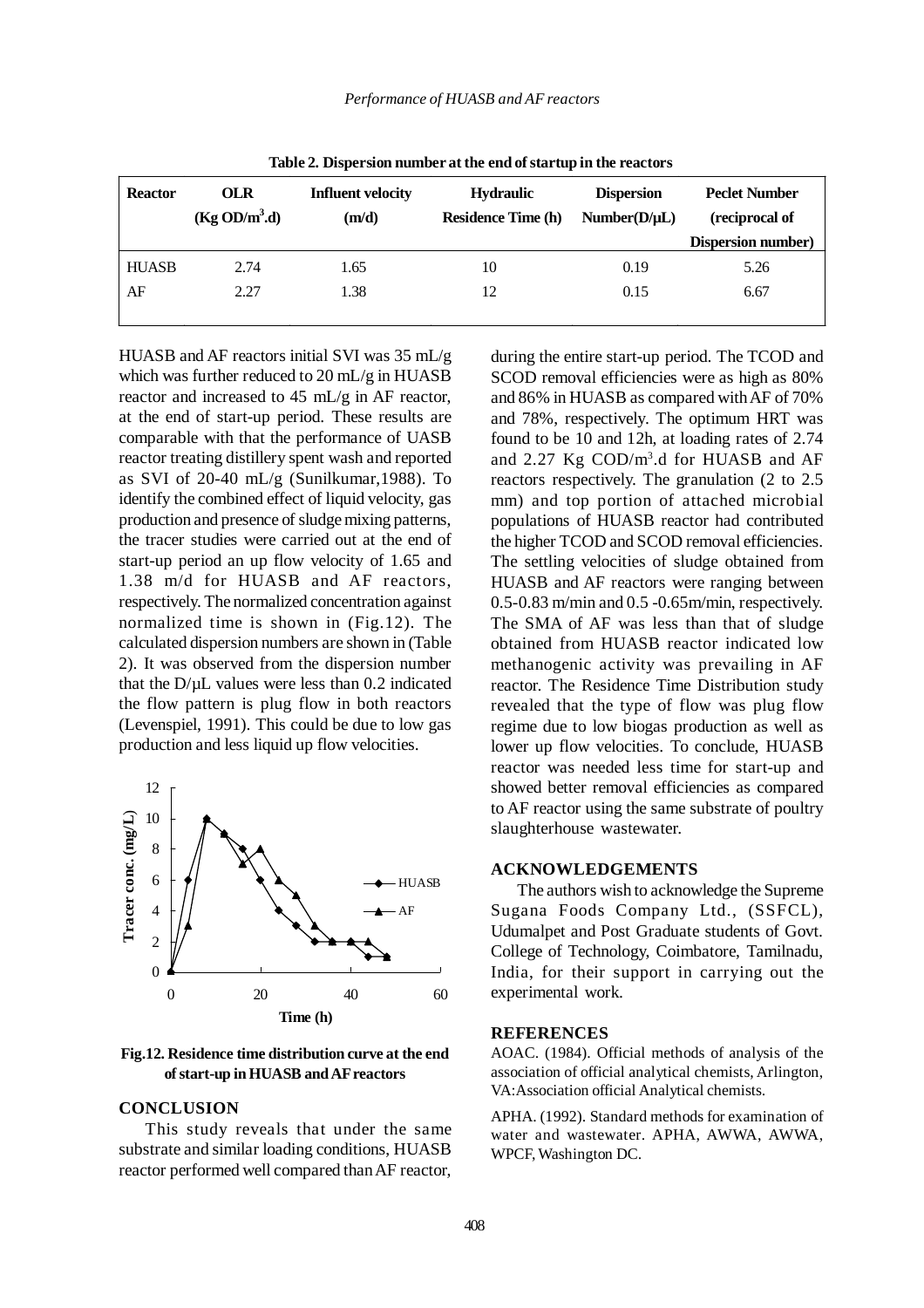Borja, R. and Banks, C. J. (1995). Comparison of an anaerobic filter and an anaerobic fluidized bed reactor treating palm oil mill effluent. Proc. Biochem., **30**(6), 511-521.

Borja, R., Duran, M.M. and Martin, A. (1993). Influence of the support on the kinetics of anaerobic purification of slaughter house wastewater. Biores.Technol., **44**, 57 -60.

Coates, J. and Colleran, E. (1990). Effect of initial agitation on the startup and operational performance of anaerobic hybrid reactors treating a synthetic feed. Process Biochem., **10**, 162-171.

Del Pozo, R., Diez, V. and Beltran, S. (2000). Anaerobic pre- treatment of slaughterhouse wastewater using fixed-film reactors. Biores.Tech., **71**, 143-149.

Di Berardino, S., Bersi, R., Lonverti, A. and Rovatti, M. (1997). Starting – up an anaerobic hybrid filter for the fermentation of waste water from food industry. Bio proc. Eng., **16**, 65 – 70.

Elmitwalli, T. A., van Dun, M., Bruning, H., Zeeman, G. and Lettinga, G. (2000). The role of filter media in removing suspended and colloidal particles in an anaerobic reactor treating domestic sewage. Biores. Tech., **72**, 235-242.

Henze, M. and Hamerroes, P. (1983). Anaerobic treatment of wastewater in fixed- film reactors- A literature review. Water Sci. Tech., **15**(8/9), 1-101.

Hickey, R. F., Wu, W. M., Veiga, M. C. and Jones, R. (1991). Start-up, operation, monitoring and control of high-rate anaerobic treatment systems. Water Sci. Tech., **24**(8), 207-255.

Hutnan, M., Drtil, L., Mrafkova, J. and Derlo, J. B. (1999). Comparison of startup and anaerobic wastewater treatment in UASB, hybrid and Baffled reactor. Bio. Proc. Eng., **21**: 439 -445.

Isa, M. H., Farooqi, I.H. and Siddiqi, R. H. (1993). Methanogenic activity test for study of anaerobic processes. Indian Jour. of Environ. Health, **35**(1): 1-8.

Jawed, M. and Tare, V. (1999). Microbial composition assessment of anaerobic biomass through methanogenic activity tests. Water SA., **25**(3): 345- 350.

Kalyuzhnyi, S. V., Valadez Saucedo, J. & Rodriguez Martinez, J. (1997). The anaerobic treatment of softdrink wastewater in UASB and hybrid reactors. Appl. Biochem. Biotech., **66**: 291-301.

Kroyer, G. (1991). Food processing wastes, In bioconversion of waste materials to industrial products. A.M.Martin (Editor), Elsevier Applied Science, New york, 293-311.

Leitao, R.C. (2004). Robustness of UASB reactors treating sewage under tropical conditions. Ph.D. thesis, Wageningen University, Wageningen, The Netherlands.

Lettinga, G., Field, J., van Lier Zeeman, G. and Hulshoff Pol, L. W. (1997). Advanced anaerobic wastewater Treatment in the near future. Water Sci. and Tech., **35** (10), 5-12.

Levenspiel, O. (1991). Chemical reaction engineering, John wiley and sons (Asia) pvt ltd., Singapore.

Manjunath, N. T., Indu Mehrotra. & Mathur, R. P. (2000). Treatment of wastewater from slaughterhouse by DAF –UASB system. Water Res., **34**(6), 1930-1936.

Masse, D.I. and Masse, L. (2000). Treatment of slaughterhouse wastewater in sequential batch reactors. Can. Agricult. Eng., **42**(3), 131-37.

Najafpour, G. D., Zinatizadeh, A. A. L., Mohamed, A. R., Hasnain Isa, M. & Nasrollahzadeh, H. (2006). Highrate anaerobic digestion of palm oil mill effluent in an upflow anaerobic sludge-fixed film reactor. Proc. Biochem., **41**, 370-379.

Ruiz, I., Veiga, M.C., Santiago, P.D.E. and Blazquez, R. (1997). Treatment of slaughterhouse wastewater in a UASB reactor and an anaerobic filter. Biores. Tech., **60**, 251 -258.

Saravanane, R., Murthy, D. V. S. and Krishnaiah. (2001). Anaerobic treatment and biogas recovery for sago wastewater management using a fluidized bed reactor. Water Sci. Tech., **44**(6), 141-147.

Sayed, S., de Zeeuw, W. and Lettinga, G. (1984). Anaerobic treatment of slaughterhouse waste using a flocculent sludge UASB reactor. Agricult. Wast., **11**, 197-226.

Sayed, S. K. I., van Campen, L. and Lettinga, G. (1987). Anaerobic treatment of slaughterhouse waste using a granular sludge UASB reactor. Biolog. Wast., **21**(1), 11-28.

Schmidt, J.E. and Ahring, B. K. (1996). Granular sludge formation in up-flow anaerobic sludge blanket (UASB) reactors. Biores. Bio. Eng., **49**(3), 229-46.

Shivayogimath, C.B. and Ramanujam, T.K. (1999). Treatment of distillery spent wash by hybrid UASB reactor. Bioproc. Eng., **21**, 255-259.

Show, K. Y. and Tay, J. H. (1999). Influence of support media on biomass growth and retention in anaerobic filters. Water Res., **33**(6), 1471-1481.

Smith, C. L., Elliot, D. J. and James, A.(1996). Mixing in upflow anaerobic filters and its influence on performance and scale-up, Water Res., **30**(12), 3061- 3073.